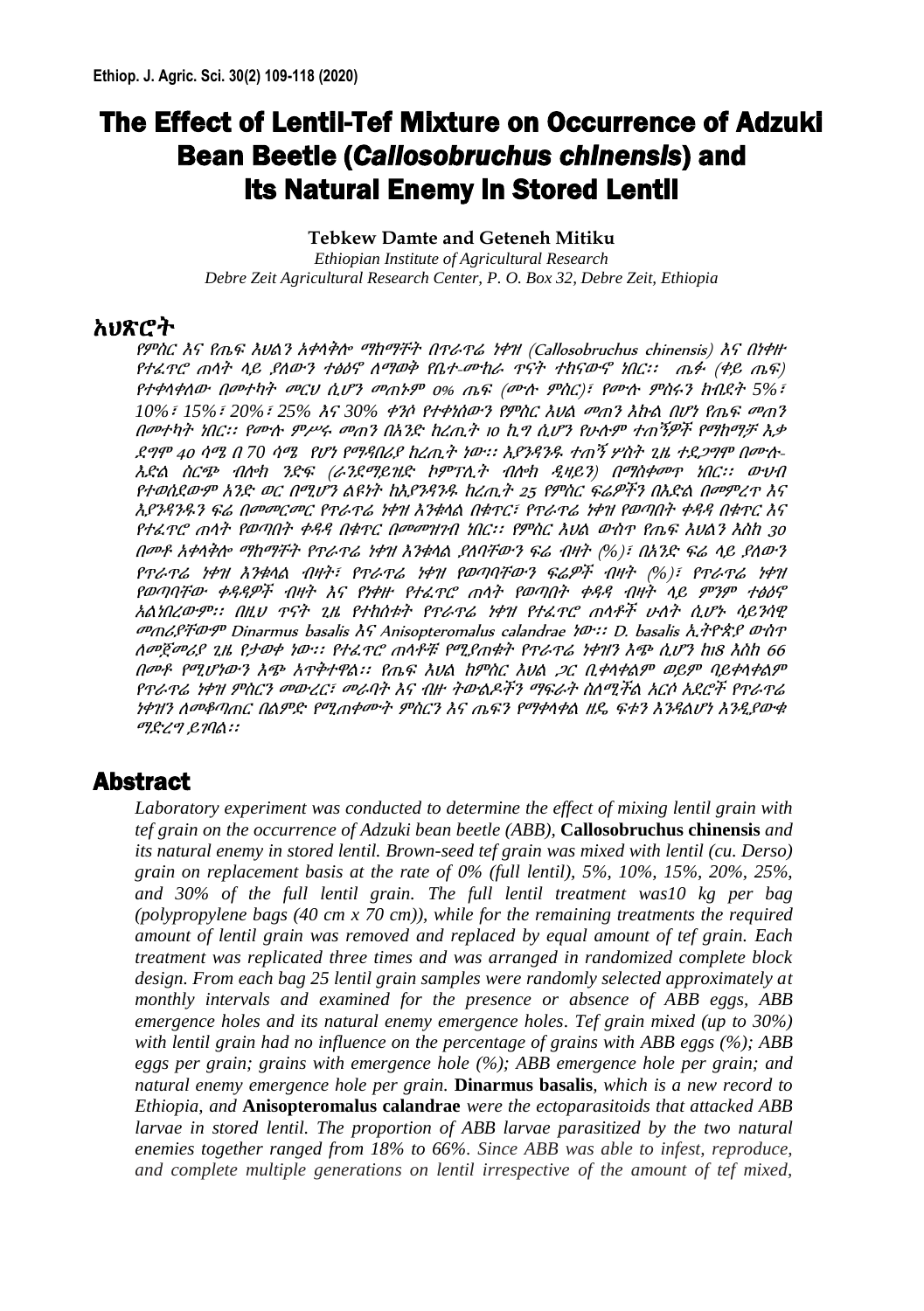*farmer should be informed about the ineffectiveness of the traditional method they apply to control Adzuki bean beetle in stored lentil.*

### Introduction

The adzuki bean beetle (ABB), *Callosobruchus chinensis* (L) (Coleoptera: Chysomelidae) is pest of stored lentil throughout the world (Ghosh *et al*., 2007). Although this insect pest is geographically widely distributed in many of lentil growing countries, the amount of damage it causes in stored lentil varies considerably from country to country or location to location within a country. For example, in Ethiopia, ABB is not a problem in highland areas (alt.  $> 2000$  m a.s.l.) due to the cool temperature that exists throughout the year (Tadesse, 1992). However, in the mid-altitude (1500 to 2000 m a.s.l.) lentil growing areas, it infests stored lentil and the level of infestation in farmers store can reach up to 63% (Kemal and Tibebu, 1994).

However, farmers may or may not apply control measures to prevent infestation of lentil by ABB. Those farmers who apply control measures apply chemicals; rely solely on traditional pest management methods or use combination of both methods (Tadesse and Basedow, 2004; Hagstrum and Phillips, 2017). The most commonly used chemicals are gaseous fumigants such as Aluminium phosphide and residual contact insecticides like malathion and pirimiphos methyl, which are recommended by the Ministry of Agriculture to control storage insect pests in stored cereals and pulses (MOA, 2017). On the other hand, those farmers who apply traditional pest management methods mix grains with inert materials such as salt, sand, ash, or clay; or apply plant materials that may have insecticidal property (Boeke *et al*., 2004; Hagstrum and Phillips, 2017). Moreover, farmers in Ethiopia mix large sized grains and non-host small sized grains to protect the former from storage insect pest damage (Firdissa and Abraham, 1999; Girma *et al.,* 2000; Tadesse and Basedow, 2004). For instance, to protect stored lentil from ABB infestation, farmers commonly mix lentil grain with tef (*Eragrostis tef* (Zucc.) Trotter) (Tebkew and Mohammed, 2006). Tef is a non-host small grain to ABB and has very small grains, which weigh about 19 to 34 mg per hundred seeds (Assefa *et al*., 2011). Blum and Abate (2000) believed that tef grain fills the inter-grain space; as a result, it obstructs insect movement and cools the storage. However, detailed information about the efficacy of indigenous grain storage techniques and storage pest management practices in general is lacking (Blum and Abate, 2000; Abate *et al.,* 2000). According to Altieri (1984), scientific evaluation of indigenous knowledge is required to improve the small-scale farming systems and to guide the application of modern agricultural science in the system. Therefore, this study was undertaken to determine the effect of mixing lentil grain with tef grain on Adzuki bean beetle and its natural enemy occurrence.

# Materials and Methods

The experiment was conducted between May 2018 and January 2019 under ambient temperature and relative humidity in a laboratory at Debre Zeit Agricultural Research Center using improved lentil cultivar Derso and brown-seed tef. Fresh harvested and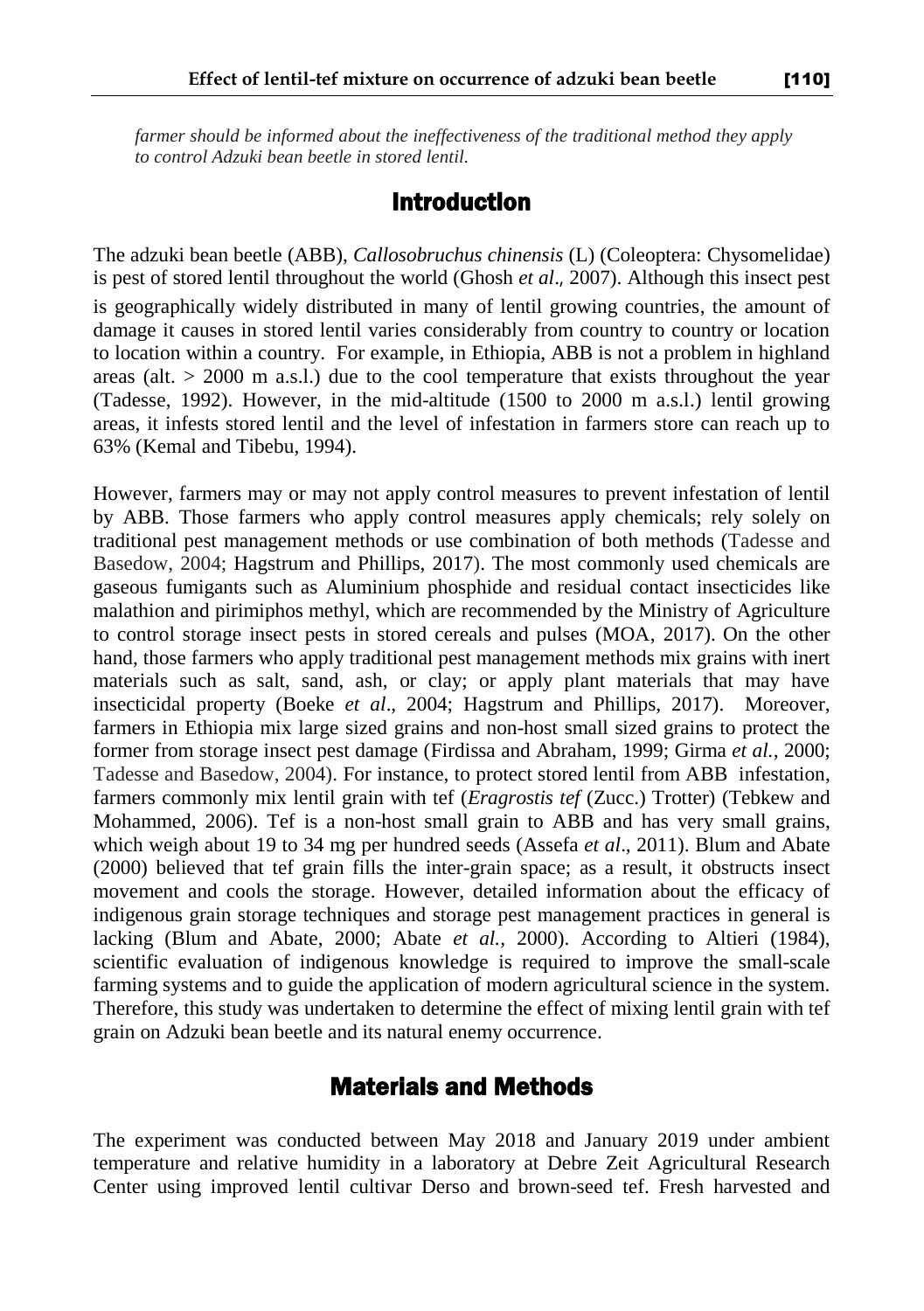uninfested lentil grain and the tef grain were obtained from the chickpea and lentil research program and tef research program, respectively, of the center. Tef grain was admixed with lentil grain on replacement basis at the rate of 0 (full lentil), 5, 10, 15, 20, 25, and 30% of the full lentil grain. For the full lentil, treatment 10 kg lentil grain was put in polypropylene bags (40 cm wide and 70 cm high), while for the remaining treatments the required amount of lentil grain was removed and replaced by equal amount of tef grain. After admixing the grains, the mouth of the bag was left open to equalize the chance of infestation by Adzuki bean beetle and its natural enemies. Each treatment was replicated three times and was arranged in randomized complete block design (RCBD). Except on 26 October 2018 and 20 December 2018 samplings on which samples were taken at the bottom of the bag, from each bag 25 lentil grain samples were randomly selected on the top surface approximately at monthly intervals and examined for the presence or absence of Adzuki bean beetle eggs, emergence holes and its natural enemy emergence holes. The size and shape of emergence (exit) hole is used as criterion to identify whether the hole is a host or natural enemy emergence hole (Dosdall *et al.,* 2006; Veromann *et al*., 2011). Thus, grains with Adzuki bean beetle emergence hole had clear, large round holes ( $\approx 1$  to 1.5 mm diameter), while natural enemy exit hole had  $\approx$  < 1mm diameter. Moreover, natural enemy emergence holes were gently scraped with sharp blade and presence of remnant of larval integument in the hole was taken as additional criterion to confirm that the Adzuki bean larva was killed by a parasitoid. The number of emergence holes of Adzuki bean beetle and its natural enemy was an indicator of successful eclosion of adults from the grain and was considered as estimator of population of each insect type.

#### Data analysis

Before analysis all count data, which includes average number of eggs per seed, Adzuki bean beetle emergence hole, and natural enemy emergence hole were transformed to log  $(x +1)$  scale; while the data on percentage of grains with eggs or holes were transformed to arc-sine scale. Both the original and transformed data were analyzed using Proc ANOVA of SAS but only original data are reported. When means are given, they are reported with their standard deviation  $(\pm SD)$ .

### Results and Discussion

Egg laying by Adzuki bean beetle was not affected  $(P > 0.05)$  by any of the treatments (Table 1). Thus, on 26 June 2018 sampling, in all the treatments there were on the average two to seven grains with eggs. Between 18 July 2018 and 18 September 2018 the number of grains with eggs continually increased and on 18 September 2018 on the average 13 to 22 grains had egg on them. On 26 October 2018 and 20 December 2018 at which sampling was taken at the bottom of the bag, the proportion of lentil grains with eggs was less than the preceding and succeeding sampling dates, while on 24 January 2019 nearly all sampled grains in all treatments had egg on them. As shown in Table 1, in most cases the standard deviation of mean was large relative to the mean, which indicates that the level of infestation was not uniform across replications. The increase in the percentage of lentil grain with eggs with increase in storage period suggests that the population of Adzuki bean beetle was not arrested by lentil-tef mixture treatments.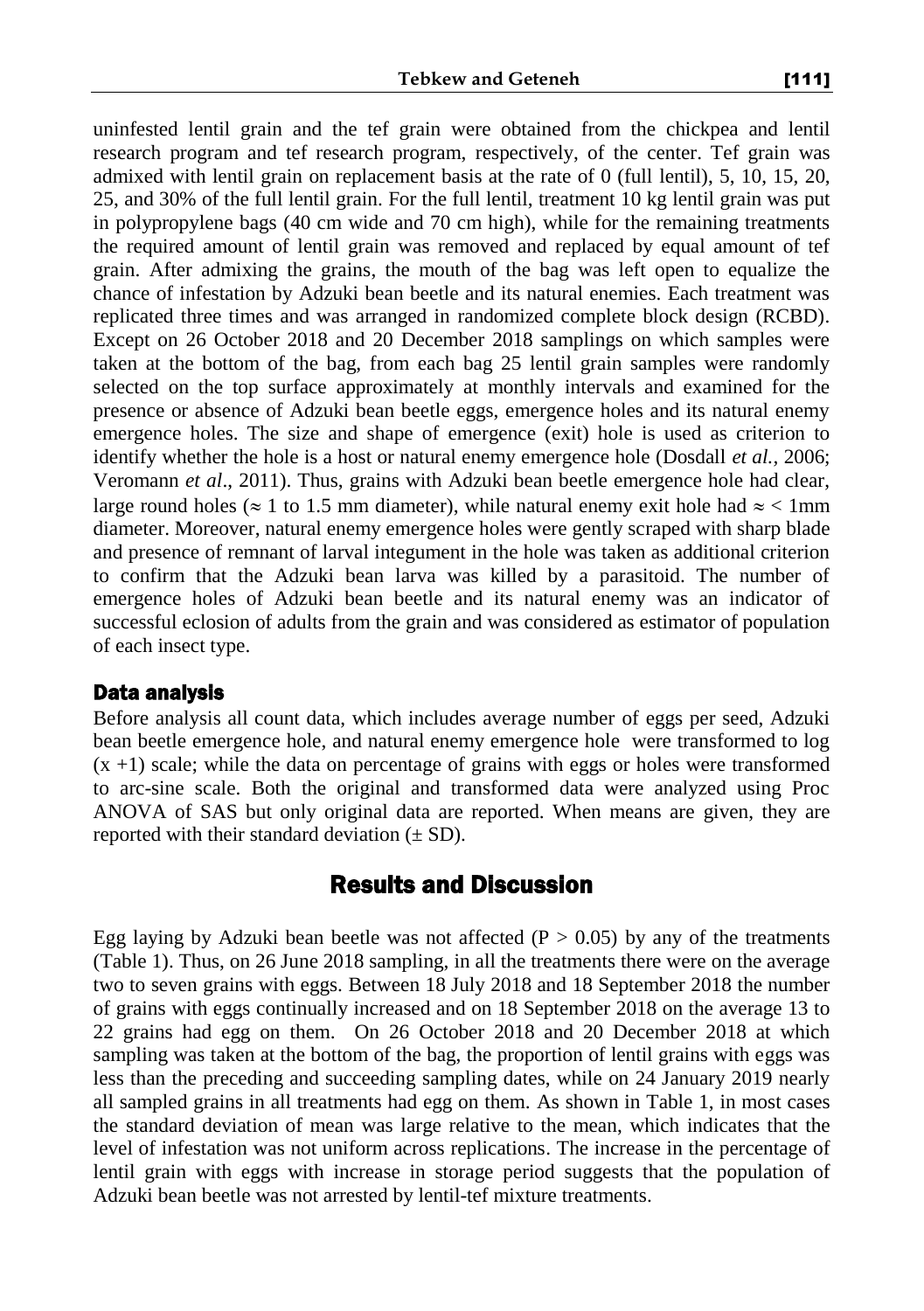| Treatment         | 26-Jun-18       | 18-Jul-18       | 16-Aug-18       | 18-Sep-18       | 26-Oct-18       | 27-Nov-18       | 20-Dec-18       | 24-Jan-18       |
|-------------------|-----------------|-----------------|-----------------|-----------------|-----------------|-----------------|-----------------|-----------------|
| Full lentil       | $12.0 \pm 6.9$  | $28.0 \pm 6.9$  | $56.0 \pm 6.9$  | $77.3 \pm 26.6$ | $42.7 \pm 6.1$  | $53.3 \pm 6.1$  | $36.0 \pm 17.4$ | $89.3 \pm 18.5$ |
| Lentil $+5%$ tef  | $8.0 \pm 8.0$   | $33.3 \pm 26.6$ | $73.3 \pm 12.2$ | $62.7 \pm 11.6$ | $44.0 \pm 22.3$ | $66.7 \pm 6.1$  | $50.7 \pm 16.7$ | $94.7 \pm 6.1$  |
| Lentil $+10%$ tef | $25.3 \pm 28.4$ | $42.7 \pm 24.1$ | $54.7 \pm 29.5$ | $88.0 \pm 4.0$  | $53.3 \pm 42.8$ | $66.7 \pm 16.2$ | $48.0 \pm 32.0$ | $94.7 \pm 9.2$  |
| Lentil $+15%$ tef | $21.3 \pm 8.3$  | $41.3 \pm 18.0$ | $57.3 \pm 2.3$  | $74.7 \pm 34.0$ | $42.7 \pm 26.6$ | $61.3 \pm 2.3$  | $65.3 \pm 16.2$ | $98.7 \pm 2.3$  |
| Lentil $+20%$ tef | $20.0 \pm 10.6$ | $52.0 \pm 46.1$ | $72.0 \pm 10.6$ | $72.0 \pm 22.3$ | $14.7 \pm 4.6$  | $61.3 \pm 8.3$  | $52.0 \pm 28.8$ | $100.0 \pm 0.0$ |
| Lentil + 25% tef  | $26.7 \pm 12.2$ | $33.3 \pm 12.9$ | $64.0 \pm 24.3$ | $53.3 \pm 11.6$ | $18.7 \pm 18.5$ | $42.7 \pm 23.1$ | $52.0 \pm 24.3$ | $100.0 \pm 0.0$ |
| Lentil $+30%$ tef | $17.3 \pm 10.1$ | $41.3 \pm 12.9$ | $70.7 \pm 22.7$ | $68.0 \pm 0.0$  | $41.3 \pm 29.4$ | $50.7 \pm 2.3$  | $41.3 \pm 22.0$ | $88.0 \pm 12.0$ |
| Tukey (5%)        | <b>NS</b>       | <b>NS</b>       | <b>NS</b>       | <b>NS</b>       | <b>NS</b>       | <b>NS</b>       | <b>NS</b>       | <b>NS</b>       |

Table 1. The effect of lentil- tef mixture on percentage (n= 25) of lentil grains with Adzuki bean beetle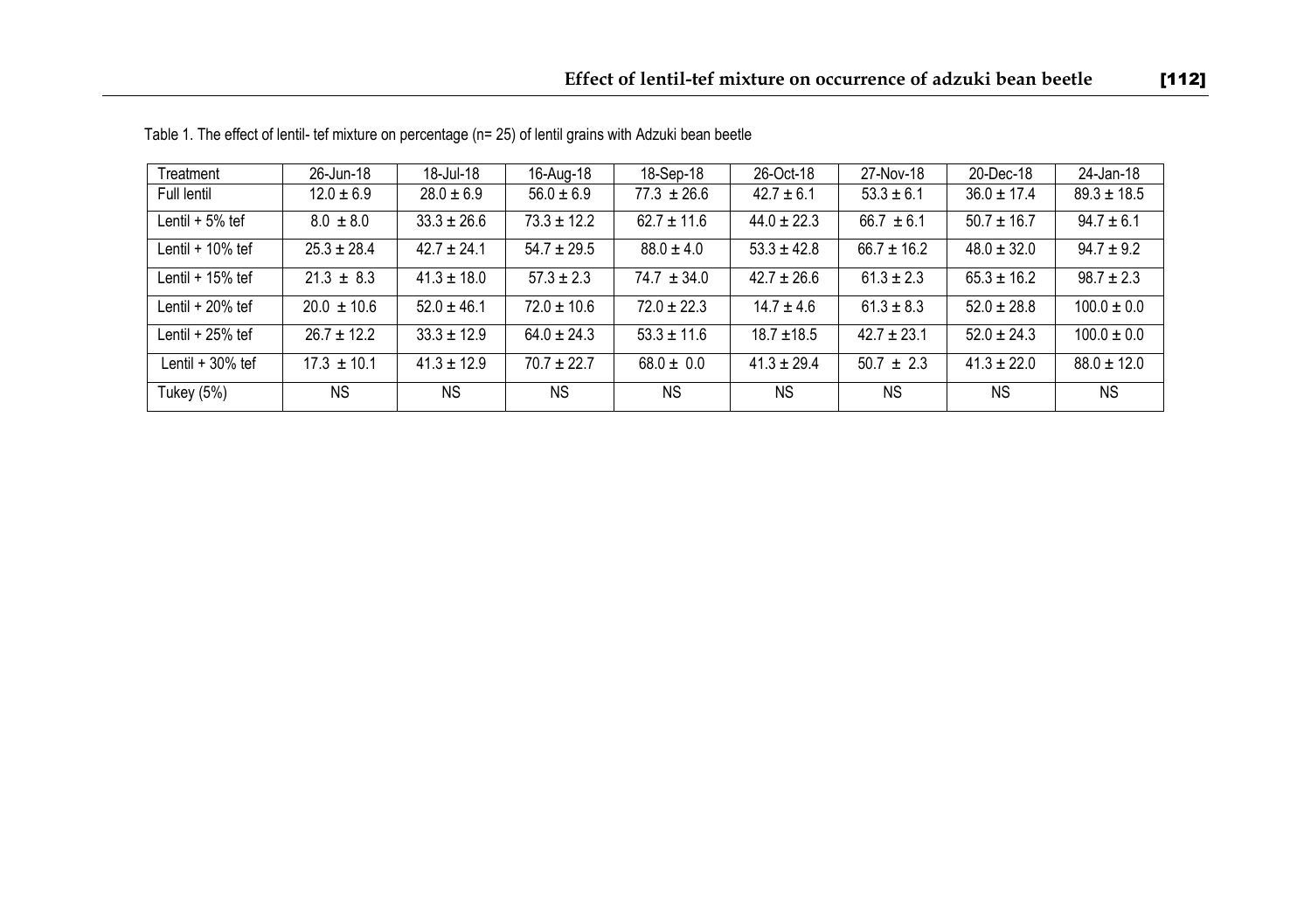Mixing tef grain with stored lentil had no influence ( $p > 0.05$ ) on the average number of eggs per grain (Fig.1). Thus, the Adzuki bean beetle laid eggs irrespective of the amount of tef grain mixed with lentil grains. Between 26 June 2018 and 16 August 2018 the average number of eggs per grain increased continually on all treatments and on the average there were 0.75 to 1.25 eggs per grain. Moreover, on 18 September 2018 sampling, the average number of eggs per grain was greater than one on most treatments. The exceptions were lentil  $+5\%$  tef and lentil  $+25\%$  tef treatments on which the average number of eggs was less than one per grain. On the other hand, on 26 October 2018 sampling the average number of eggs per grain was less than one on all treatments; while on 27 November 2018 sampling the average number of eggs was greater than one per grain except on lentil  $+ 25\%$  tef and lentil  $+ 30\%$  tef mixture, which had an average of 0.73 eggs per grain. On 20 December 2018, the average number of eggs per seed was similar to 26 October 2018 sampling except on treatments lentil  $+ 15\%$  tef and lentil  $+ 20\%$  tef, which had greater than one egg per grain. On 24 January 2019, sampling the average number of eggs was greater than one per grain on all treatments.

Because natural infestation was used to infest lentil grains within a bag, the numerical differences in the number of eggs per grain might be due to the difference in the time of infestation i.e. all bags might have not been infested at equal time. Except in January 2019, the average number of eggs per grain was generally less than one, which might be attributed to the egg laying behavior of Adzuki bean beetle. This beetle and its relative *C. maculatus* are known to evenly distribute their eggs among available grains (Sakai *et al.,* 1986; Wilson 1988). Thus, in January 2019 the number of eggs was greater than one egg per grain in all treatments which might be due to the absence of egg free lentil grains. .



Fig. 1. The effect of lentil-tef mixture on the average number of eggs per grain laid by adzuki bean beetle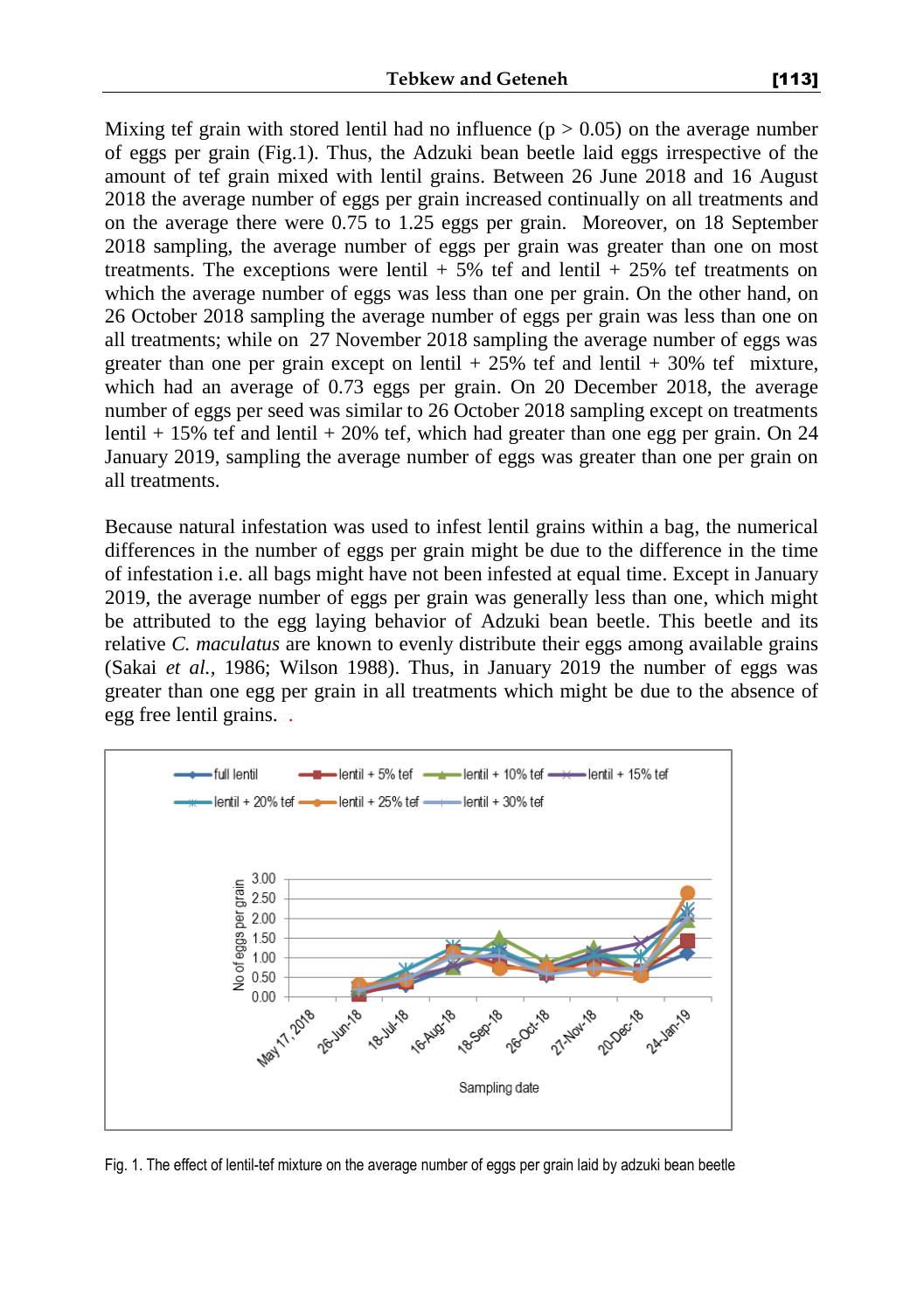Table 2 depicts the percentage of lentil grains with both Adzuki bean beetle and its natural enemy emergence hole. There was no statistically significant difference ( $p >$ 0.05) among the different treatments in the percentage of lentil grains with emergence holes. Thus, on 26 June 2018, sampling, only one grain from lentil  $+10\%$  tef treatment had one Adzuki bean beetle emergence hole but in the remaining treatments lentil grains had no emergence hole. Similarly, on 18 July 2018 sampling there was no lentil grain with emergence hole in all but lentil  $+ 5\%$  tef and lentil  $+ 20\%$  tef treatments in which 4 and 1 grain, respectively, had Adzuki bean beetle emergence hole. On 16 August 2018 sampling, there were lentil grains with Adzuki bean beetle, its natural enemy or both emergence holes in all the treatments. In the rest of the sampling dates, different proportions of grains had holes of Adzuki bean beetle and its natural enemy holes. The pattern of increment of number of grains with emergence hole fluctuated throughout the experimental period, which is partly ascribed to the sampling position in the bag. However, the emergence of Adzuki bean beetle and its natural enemy in the absence or presence of tef indicates that tef did not affect the lifecycle of both insects.

The average number of Adzuki bean beetle emergence holes was not affected ( $p >$ 0.05) by lentil-tef mixture (Fig. 2). Up to mid-July (18 July 2018 sampling), the number of Adzuki bean beetle emergence hole was extremely rare. Thus, only in lentil + 5% tef mixture there was an average of 0.04 hole per grain. Between 16 August 2018 and 27 November 2018, the average number of Adzuki bean beetle emergence holes continually increased on all treatments and on 27 November 2018, there were an average of 0.2 to 0.45 holes per grain. On 20 December 2018 sampling the average number of Adzuki bean beetle emergence hole tended to decline but it increased thereafter (24 January 2019 sampling).

*Dinarmus basalis* (Rondani) and *Anisopteromalus calandrae*, which belong to the Order Hymenoptera and Family Pteromalidae, were the ectoparasitoids that attack Adzuki bean beetle in stored lentil. *A. calandrae* was previously reported by Abraham (1996) in stored maize in western Ethiopia, while *D. basalis* is a new record to Ethiopia. Dependent up on the sampling date and lentil-tef mixture treatments, the proportion of Adzuki bean beetles parasitized by the two natural enemies together ranged from 18% to 66%.

Lentil- tef mixture did not affect ( $p > 0.05$ ) the occurrence of the natural enemies of Adzuki bean beetle (Fig.3). Natural enemy emergence holes were initially detected on16 August 2018 in all but full lentil and lentil + 30% tef mixture. However, on 18 September 2018, all treatments not only had natural enemy emergence holes but also had the maximum number of natural enemy emergence holes. The average number of natural enemy emergence holes was less than the average number of Adzuki bean beetle emergence holes. This is attributed to factors such as unsuitable host size; intraspecific competitions among individuals of a species; and interspecific competitions that are known to reduce the effectiveness of *A. calandrae* and *D. basalis* in stored lentil (Qumruzzaman and Islam, 2005).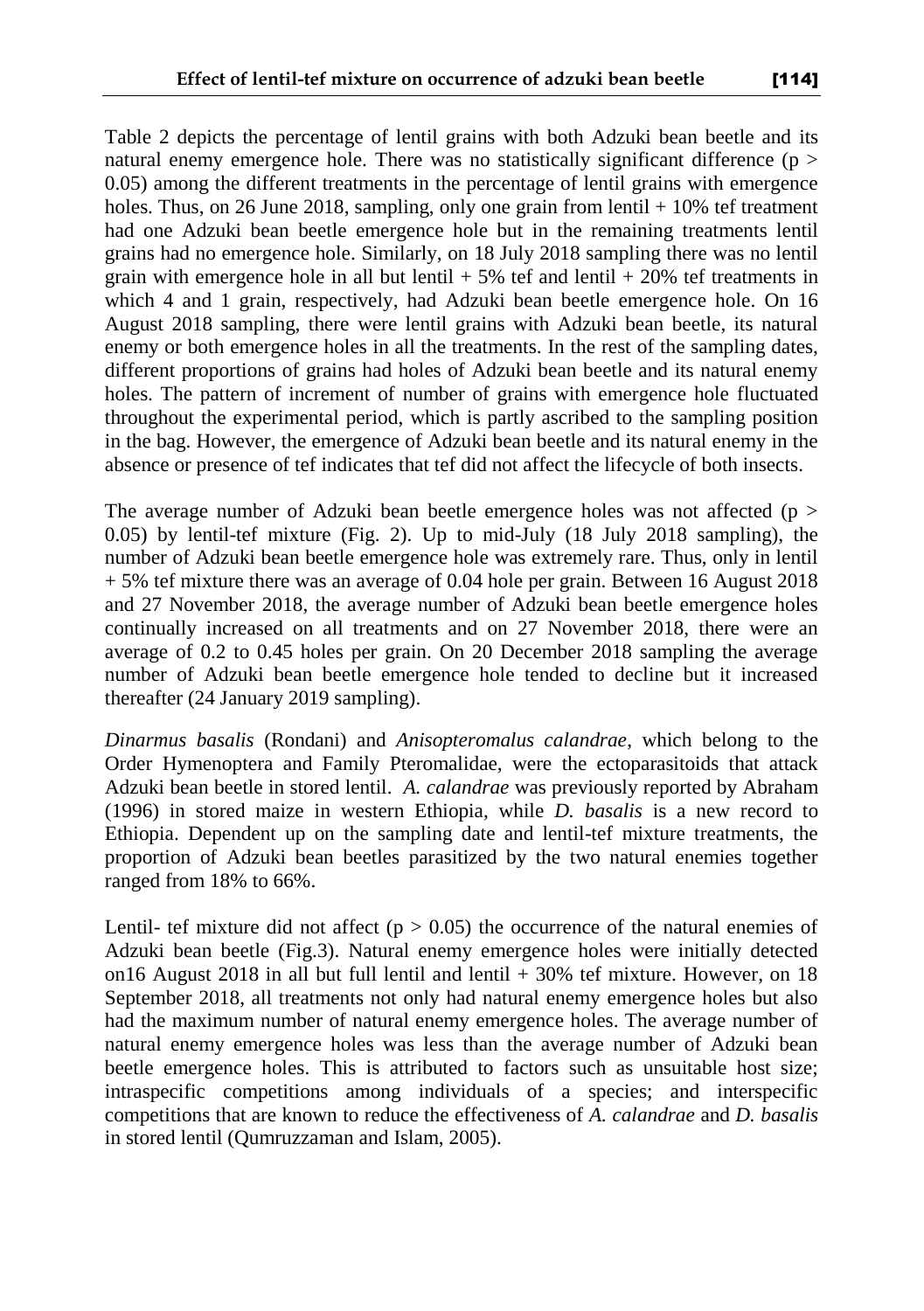| Treatment          | 26-Jun- | 18-Jul- | 16-Aug-18       | 18-Sep-18       | 26-Oct-18       | 27-Nov-18       | 20-Dec-18       | 24-Jan-18       |
|--------------------|---------|---------|-----------------|-----------------|-----------------|-----------------|-----------------|-----------------|
|                    | 18      | 18      |                 |                 |                 |                 |                 |                 |
| full lentil        | 0.0     | 0.0     | $8.0 \pm 4.0$   | $30.7 \pm 16.2$ | $22.7 \pm 18.5$ | $38.7 \pm 8.3$  | $12.0 \pm 14.4$ | $40.0 \pm 30.2$ |
| lentil $+5%$ tef   | 0.0     | 4.0     | $17.3 \pm 12.9$ | $33.3 \pm 12.9$ | $21.3 \pm 18.0$ | $34.7 \pm 15.1$ | $24.0 \pm 12.0$ | $41.3 \pm 14.1$ |
| lentil $+10\%$ tef | 1.3     | 0.0     | $5.3 \pm 6.1$   | $37.3 \pm 12.9$ | $37.3 \pm 38.9$ | $45.3 \pm 18.0$ | $34.7 \pm 19.7$ | $62.7 \pm 18.9$ |
| lentil $+15%$ tef  | 0.0     | 0.0     | $14.7 \pm 2.3$  | $22.7 \pm 12.2$ | $17.3 \pm 2.3$  | $26.7 \pm 2.3$  | $28.0 \pm 4.0$  | $56.0 \pm 6.9$  |
| lentil $+20%$ tef  | 0.0     | 1.3     | $9.3 \pm 2.3$   | $24.0 \pm 17.4$ | $5.3 \pm 2.3$   | $32.0 \pm 0.0$  | $13.3 \pm 12.9$ | $57.3 \pm 4.6$  |
| lentil $+25%$ tef  | 0.0     | 0.0     | $12.0 \pm 20.8$ | $13.3 \pm 10.1$ | $5.3 \pm 4.6$   | $20.0 \pm 14.4$ | $17.3 \pm 9.2$  | $42.7 \pm 2.3$  |
| lentil $+30%$ tef  | 0.0     | 0.0     | $6.7 \pm 6.1$   | $16.0 \pm 6.9$  | $21.3 \pm 16.2$ | $20.0 \pm 6.9$  | $8.0 \pm 4.0$   | $44.0 \pm 20.8$ |

Table 2: The effect of lentil- tef mixture on percentage (n= 25) of lentil grains with Adzuki bean beetle and it natural enemy emergence holes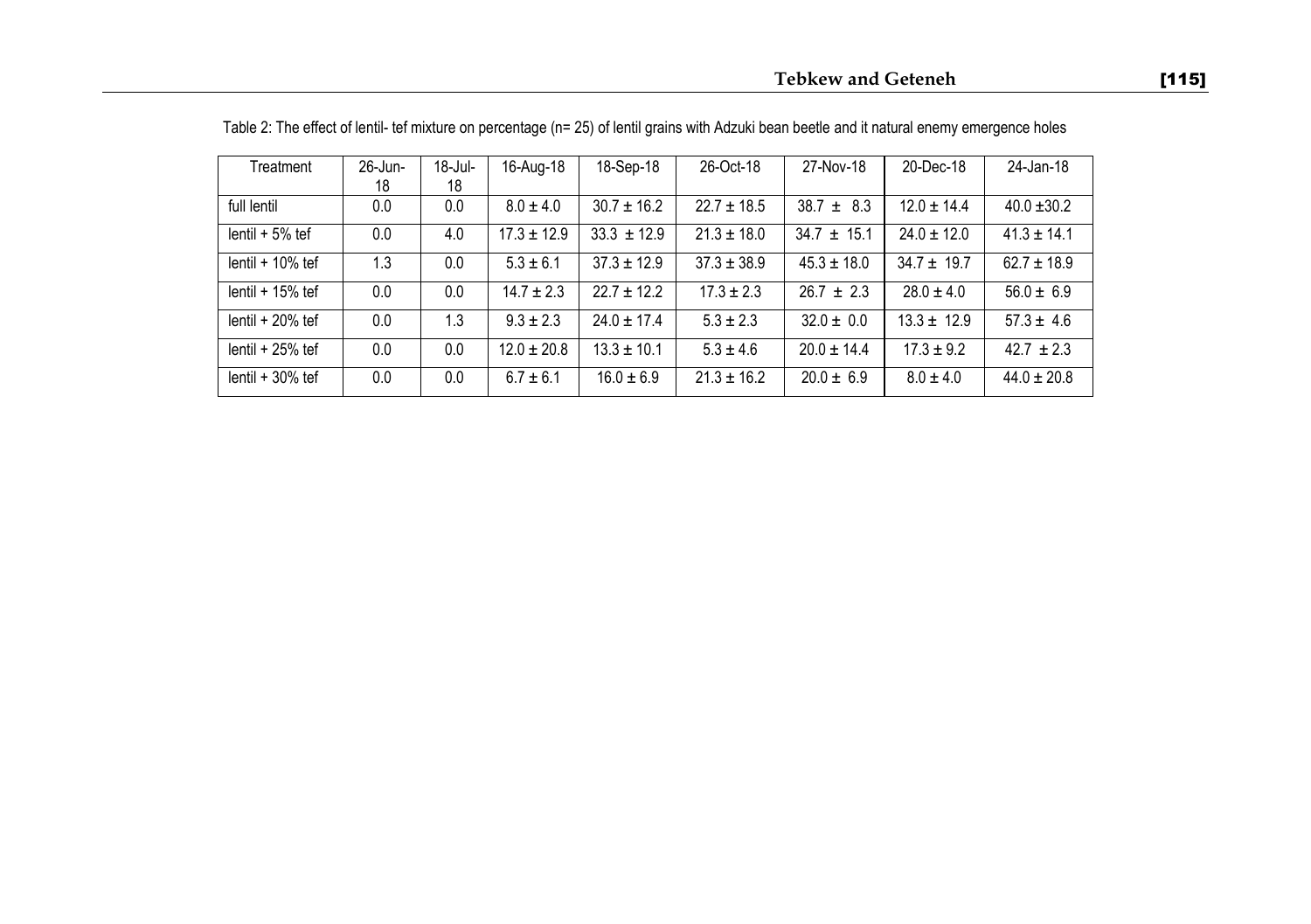

Fig. 2. The effect of lentil-tef mixture on the number of Adzuki bean beetle emergence holes



Fig. 3. The effect of lentil-tef mixture on emergence of Adzuki bean beetle natural enemy emergence

The current study revealed that mixing tef up to  $30\%$  (w/w) on replacement bases with lentil grain had no effect on occurrence of Adzuki bean beetle and its natural enemies. This result is similar to the finding of Tadesse and Basedow (2005) who affirmed that mixing maize grain with tef at the rate of 33% does not protect maize from damage by maize weevil, *Sitophilus zeamais.* The physics of both grains, which includes flowability of grains; formation of arches (with empty space below) by grains; and non-homogeneous grain size that form non-uniform force network, might be responsible for the ineffectiveness of tef grain in preventing Adzuki bean beetle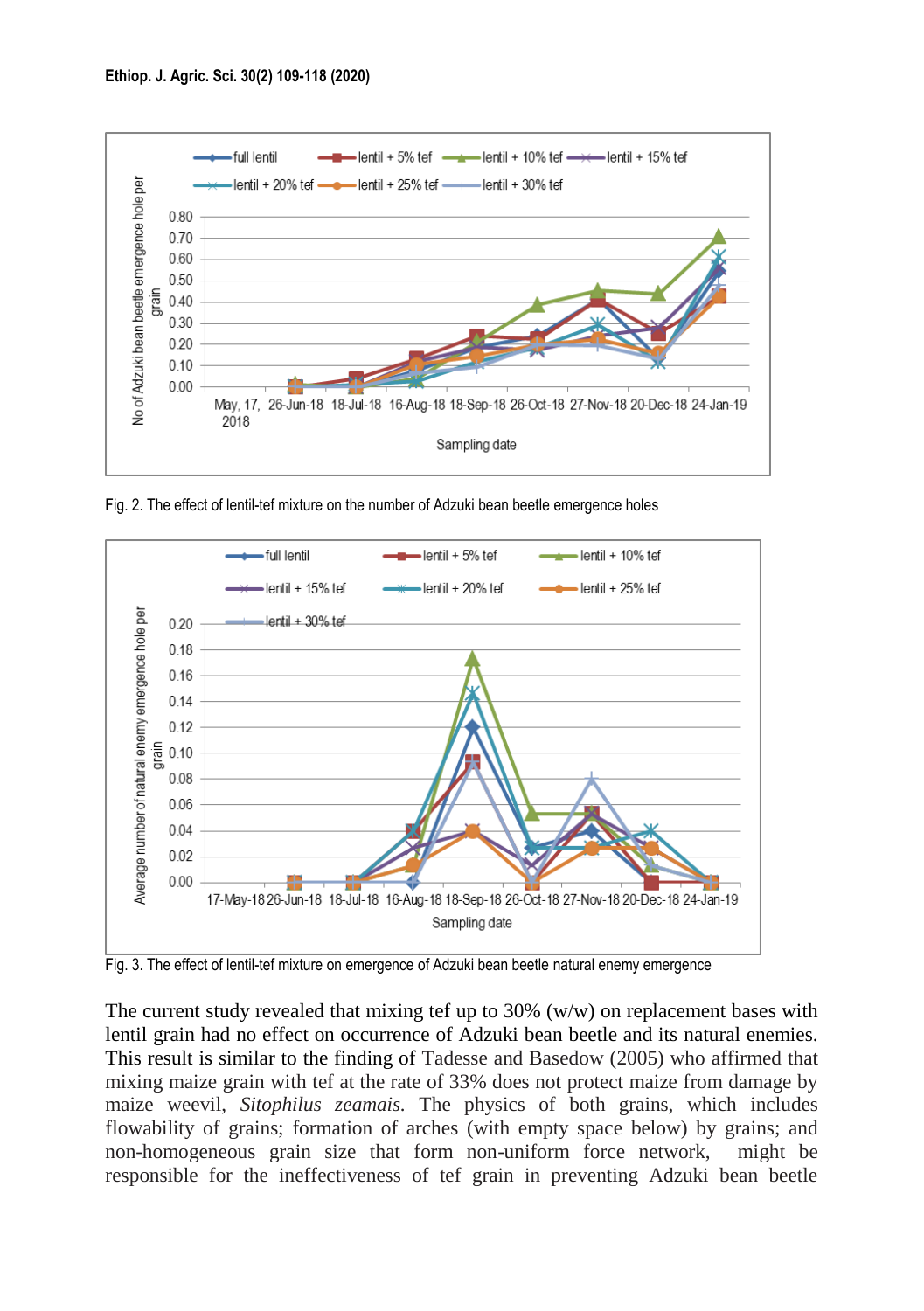occurrence and associated damage. First Derso is a small seeded lentil cultivar with 1000 seed weight of 32 to 37 g. According to Amin *et al.* (2004), lentil seed that weighs 20 g per 1000 seed and at moisture content of  $10\%$  (w/w) had 34% intergranular space. On the other hand, grains of tef are minute in size and their diameter ranges from 0.5 to 1.0 mm (Assefa *et al.,* 2011). Moreover, grains have no cohesive force that binds them together (Jaeger and Nagel, 1992). Therefore, the tef grains easily trickled down through the inter-granular space and accumulated at the bottom of the bag. Second, the amount of tef used was not sufficient to fill the inter-granular space found within stored lentil grains. Ukeh *et al.* (2010) stated that if host and nonhost grains are mixed, the non-host provides protection to the host through emission of deterrent or repellent volatile compounds. Therefore, the other reason for the occurrence of Adzuki bean beetle and its natural enemies within mixture of lentil and tef grains could be attributed to the absence of volatile compounds emitted by tef that may repel or deter both insect species. In conclusion, since Adzuki bean beetle was able to infest, reproduce, and complete multiple generations on lentil irrespective of the amount of tef mixed, farmer should be informed about the ineffectiveness of the traditional method they apply to control Adzuki bean beetle in stored lentil.

### Acknowledgements

The authors acknowledge Dr Workeneh Abebe for his contribution at the proposal conception, although the portion of the work he suggested was not executed. Authors also acknowledge Dr P. M. Sureshane for identifying the natural enemies. The work was financed by the Ethiopian Institute of Agricultural Research.

### References

- Abate T, A van Huis, and JKO Ampofo. 2000. Pest management strategies in traditional agriculture: An African perspective. *Annual Review of Entomology* 45: 631–659.
- Abraham Tadesse. 1996. Insects and other arthropods recorded from stored maize in western Ethiopia. *African Crop Science Journal* 4 (3): 339-343.
- Altieri MA. 1984. Developing pest management strategies for small farmers based on traditional knowledge. pp. 47-50. *In*: Small farmers system in the Caribbean. Proceedings of the 20<sup>th</sup> Annual Meeting of the Caribbean Food Crops Society, October 21-26, 1984, ST. Croix, U.S. Virgin Islands.
- Amin MN, MA Hossain, and KC Roy. 2004. Effects of moisture content on some physical properties of lentil seeds. *Journal of Food Engineering* 65: 83–87.
- Assefa K, JK Yu, M Zeid, G Belay, H Tefera, and ME Sorrells. 2011. Breeding tef [*Eragrostis tef* (Zucc.) Trotter]: Conventional and molecular approaches. *Plant Breeding* 130: 1-9. Doi:10.1111/j.1439-0523.2010.01782.x.
- Blum A and Abate Bekele. 2000. Storing grains as a survival strategy of small farmers in Ethiopia. *Journal of International Agricultural and Extension Education* 9 (1): 77-83.
- Boeke SJ, IR Baumgart, JJA van Loon, A van Huis, M Dicke, and DK Kossou. 2004. Toxicity and repellence of African plants traditionally used for the protection of stored cowpea against *Callosobruchus maculatus. Journal of Stored Products Research* 40: 423–438.
- Dosdall LM, BJ Ulmer, GAP Gibson, and HA Ca´rcamo .2006. The spatio-temporal distribution dynamics of the cabbage seedpod weevil, *Ceutorhynchus obstrictus*